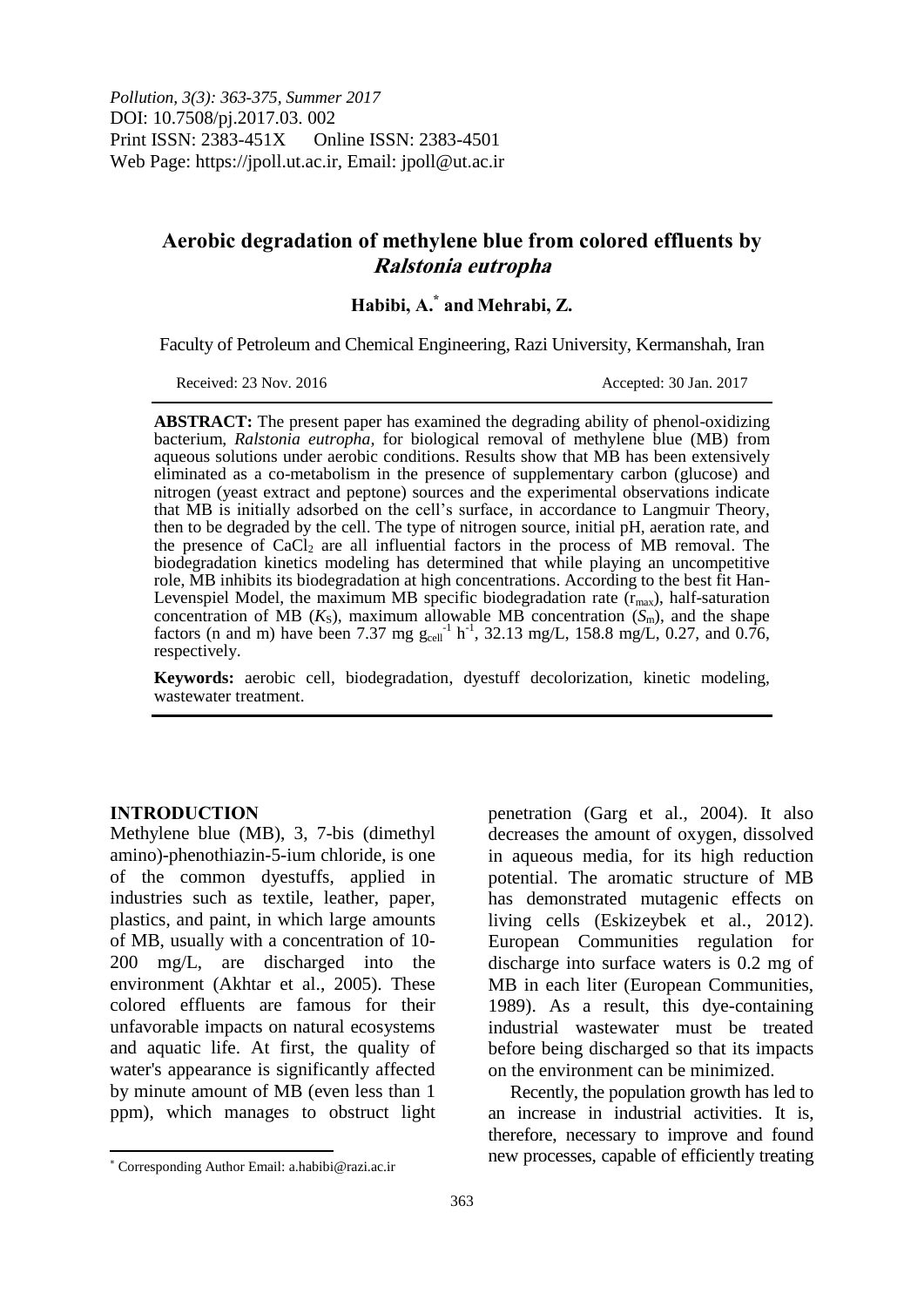effluents in industrial facility units. As such, there have been several methods used to treat colored wastewaters such as adsorption, precipitation, ion exchange, photocatalytic degradation, reverse osmosis, flocculation, coagulation, and biodegradation, with the latter having technical advantages in comparison to others in terms of its lower operational costs, less water usage, and complete conversion of the dye to non-toxic mineral compounds (Saratale et al., 2011; Chatterjee et al., 2012; Noraini et al., 2012). In the last decade, several microbial processes for MB decolorization have been developed, using anaerobic active sludge or simultaneous aerobic/anaerobic microbial consortiums (Sponza & Isik, 2002; Ong et al., 2005; Cetin & Donmez, 2006; Jonstrup et al., 2011). However, a few report are available for biodegradation of MB under aerobic conditions (Noraini et al., 2012).

The use of non-pathogenic soil bacterium, *Ralstonia eutropha,* as an efficient degrader of phenolic compounds, has been reported in previous works (Nickzad et al., 2012; Motamedi et al., 2014; Habibi & Sharifi, 2016). To our knowledge, the literature contains no reports related to the degradative ability of *R. eutropha* toward MB in aqueous media under aerobic conditions. Hence the present research mainly focuses on studying the effects of environmental parameters such as initial pH, type and concentration of nutrients in the medium, and aeration on the biological decolorization process. The biosorption capacity of MB on the cell"s surface as well as the biodegradation rate has been experimentally determined and then modeled by the relevant appropriate mathematical models.

## **MATERIAL AND METHODS**

All chemicals, used, were analytical grade from Merck (Darmstadt, Germany), purchased from local supplier. The fine chemicals, used for media preparation, were bacteriological grade and were obtained from Merck.

The bacterium *R. eutropha* (PTCC 1615) was purchased from Persian-Type Culture Collection in lyophilized form and was then maintained on nutrient agar medium. Acclimation of *R. eutropha* to phenol was carried out, using glucosephenol (GP) growth medium, containing  $(g/L):$  KH<sub>2</sub>PO<sub>4</sub>, 1.0; K<sub>2</sub>HPO<sub>4</sub>, 1.0; (NH<sub>4</sub>)<sub>2</sub>SO<sub>4</sub>, 1.0; MgSO<sub>4</sub>.7H<sub>2</sub>O, 0.05 and glucose and phenol as carbon sources (Nickzad et al., 2012). During adaption protocol, glucose concentration gradually declined and simultaneously phenol concentration rose in the GP medium. Adaptation was completed, once the test bacterium was able to use phenol as a sole carbon source. The adaptation protocol induced the aerobic enzymatic system for cleavage of aromatic ring in MB along with monooxygenases in the test bacterium (van Schie & Young, 2000).

The effect of the composition of the cultivation medium was studied in 250 mL Erlenmeyer flasks with 100 mL of the media, containing the ingredients according to Table 1. In each experiment, after adjusting the initial pH to 6.5, the medium was sterilized in an autoclave at 121°C for 20 min. It was inoculated with 10% of 24-h grown culture of the phenoladapted *R. eutropha* that provided an initial cell density of about  $0.2\pm0.02$  g/L. The cultivation temperature of 30 °C and agitation speed of 180 rpm were constant during the experiments.

The abiotic tests were conducted to determine the possibilities of physicochemical interactions of additional chemicals with MB.

The effect of initial pH was also studied in 250 mL Erlenmeyer flasks with 100 mL of decolorization culture medium (DCM), including 10 mg/L of MB along with the following ingredients  $(g/L)$ : glucose, 3; yeast extract, 3; peptone, 3;  $(NH_4)_{2}SO_4$  1;  $KH_2PO_4$ , 1;  $K_2HPO_4$ , 1;  $MgSO_4.7H_2O$ , 0.05; and  $CaCl<sub>2</sub>$  0.1. The initial pH was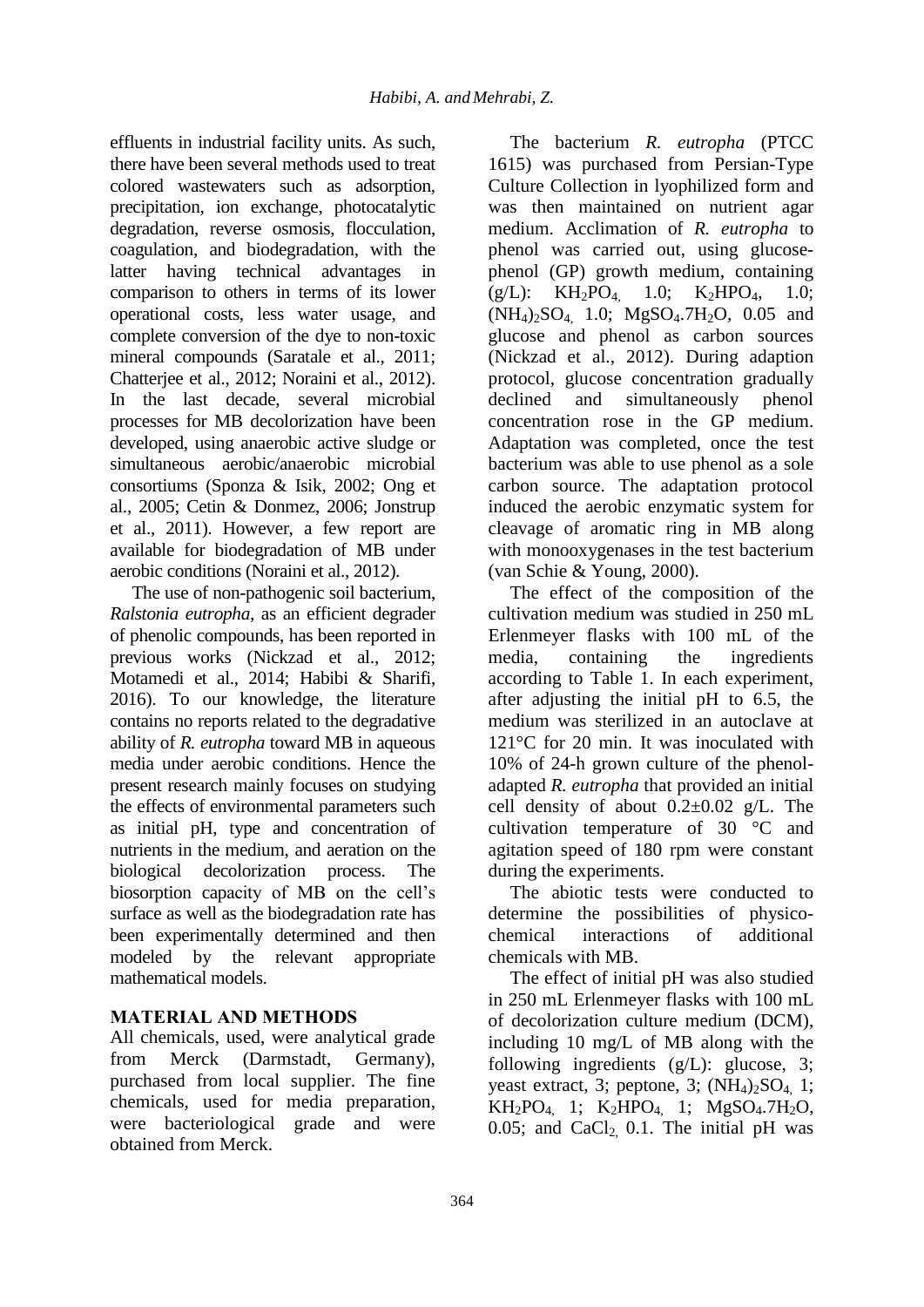| Experiment<br>name | $\widehat{\phantom{a}}$<br>$(10 \text{ mg})$<br><b>NB</b> | $KH_2PO_4$<br>$\overline{\mathrm{g(L)}}$<br>$\overline{\mathbf{C}}$ | $\rm K_2HPO_4$<br>$\overline{\text{c}}$<br>$\overline{\mathbf{C}}$ | ${\rm MgSO_4.7H_2O}$<br>G/B<br>(0.05) | Glucose<br>$(3 \text{ gL})$ | $(NH_4)_2SO_4$<br>$\mathrm{g} \mathrm{L}$<br>$\overline{\mathbf{C}}$ | Peptone<br>$\widetilde{\text{F}}$<br>G | Yeast extract<br>$\widetilde{\text{F}}$<br>G | CaCl <sub>2</sub><br>1.91 |
|--------------------|-----------------------------------------------------------|---------------------------------------------------------------------|--------------------------------------------------------------------|---------------------------------------|-----------------------------|----------------------------------------------------------------------|----------------------------------------|----------------------------------------------|---------------------------|
| A                  | $^{+}$                                                    | $^{+}$                                                              | $^{+}$                                                             | $\, + \,$                             |                             |                                                                      |                                        |                                              |                           |
| $\bf{B}$           | $+$                                                       | $+$                                                                 | $^{+}$                                                             | $^{+}$                                | $^{+}$                      |                                                                      |                                        |                                              |                           |
| $\mathcal{C}$      | $+$                                                       | $^{+}$                                                              | $^{+}$                                                             | $^{+}$                                | ۰                           | $^{+}$                                                               |                                        |                                              |                           |
| D                  | $+$                                                       | $+$                                                                 | $^{+}$                                                             | $^{+}$                                | $+$                         | $+$                                                                  |                                        |                                              |                           |
| E                  | $^{+}$                                                    | $^{+}$                                                              | $^{+}$                                                             | $+$                                   | $^{+}$                      | $^{+}$                                                               | $^{+}$                                 |                                              |                           |
| $\overline{F}$     | $+$                                                       | $+$                                                                 | $+$                                                                | $+$                                   | $+$                         | $+$                                                                  |                                        | $^{+}$                                       |                           |
| J                  | $^{+}$                                                    | $+$                                                                 | $+$                                                                | $^{+}$                                | $+$                         | $+$                                                                  | $^{+}$                                 | $^{+}$                                       |                           |
| Н                  | $+$                                                       | $+$                                                                 | $^{+}$                                                             | $^{+}$                                | $^+$                        | $+$                                                                  | $^{+}$                                 | $^{+}$                                       | $^{+}$                    |

**Table 1. The experiments to study the effect of nutrients on the MB decolorization performance of** *R. eutropha*

measured at 5.5, 6.5, 7.0, 7.5, and 8.5 under the cultivation temperature of 30°C, agitation speed of 180 rpm, and initial biomass of  $0.2\pm0.02$  g/L.

The decolorization yield  $(Y_{\text{dye}})$  and average decolorization rate (*R*) during 72 h of the treatments were reported as the responses:

$$
Y_{\text{dye}}\left(\% \right) = \frac{S_{i-}S_{f}}{S_{i}} \times 100\tag{1}
$$

$$
R\left(\text{mg h}^{-1}\right) = \frac{S_i - S_f}{t} \tag{2}
$$

where,  $S_i$  and  $S_f$  are the initial and final concentrations of MB (mg/L), and t is the treatment time (h).

In order to estimate the biosorption capacity of MB on cell"s surface, initially 100 mL of the grown culture of test bacterium with biomass concentration of about  $2.3\pm0.1$  g/L was inactivated by heating in an autoclave for 20 min at 121°C. Then, 10 mL of the heat-killed culture was added into 90 mL of MB solutions with initial concentrations of 10, 15, 25, 50, 75, 100, 125, and 150 mg/L. The samples were incubated in a shaker incubator at 30°C and 180 rpm for 5 h. Then, the biomass was separated through centrifugation at 6000×g for 6 min. The adsorbed dye on the sediments were extracted with acetone-methanol (3:1 v:v) solutions. The cell was harvested by centrifugation and blue color supernatant was picked out. The dyestuff extraction and cell separation steps were repeated until the entire blue color was removed from the cell. Concentration of MB in the supernatant was determined and the adsorption capacity of MB on cell (qe,  $mg<sub>MB</sub>$   $g<sub>cell</sub><sup>-1</sup>$ ) was estimated by means of the Equation (3).

$$
q_e \left( \text{mg } g_{\text{cell}}^{-1} \right) = \frac{(S_i - S_e)V}{M} \tag{3}
$$

where *q*<sup>e</sup> is the amount of MB, adsorbed at an equilibrium state;  $S_i$  and  $S_e$  are initial and equilibrium MB concentrations in the biosorption medium (mg/L) respectively, *V* is the volume of the biosorption medium (L), and *M* is the amount of dry cell biomass (g).

The experiments had use of a 2 L flatbottom flask with lateral equipment (materials inlet tube, inlet valve, and sampler valve). Temperature was kept constant at  $30\pm2\degree C$  during the process with a thermostatic chamber. The bioreactor was aerated, using a diffuser as well as an ordinary air-supplied pump. The Inlet blast was sterilized by being filtered through a 0.2 µm pore-size disposable sterile filter unit. A mechanical agitation at 180 rpm managed to mix an amount of 1.5 L of the DCM medium in the reactor. The initial pH was adjusted at 7.0 prior to sterilization. The reactor and medium were sterilized in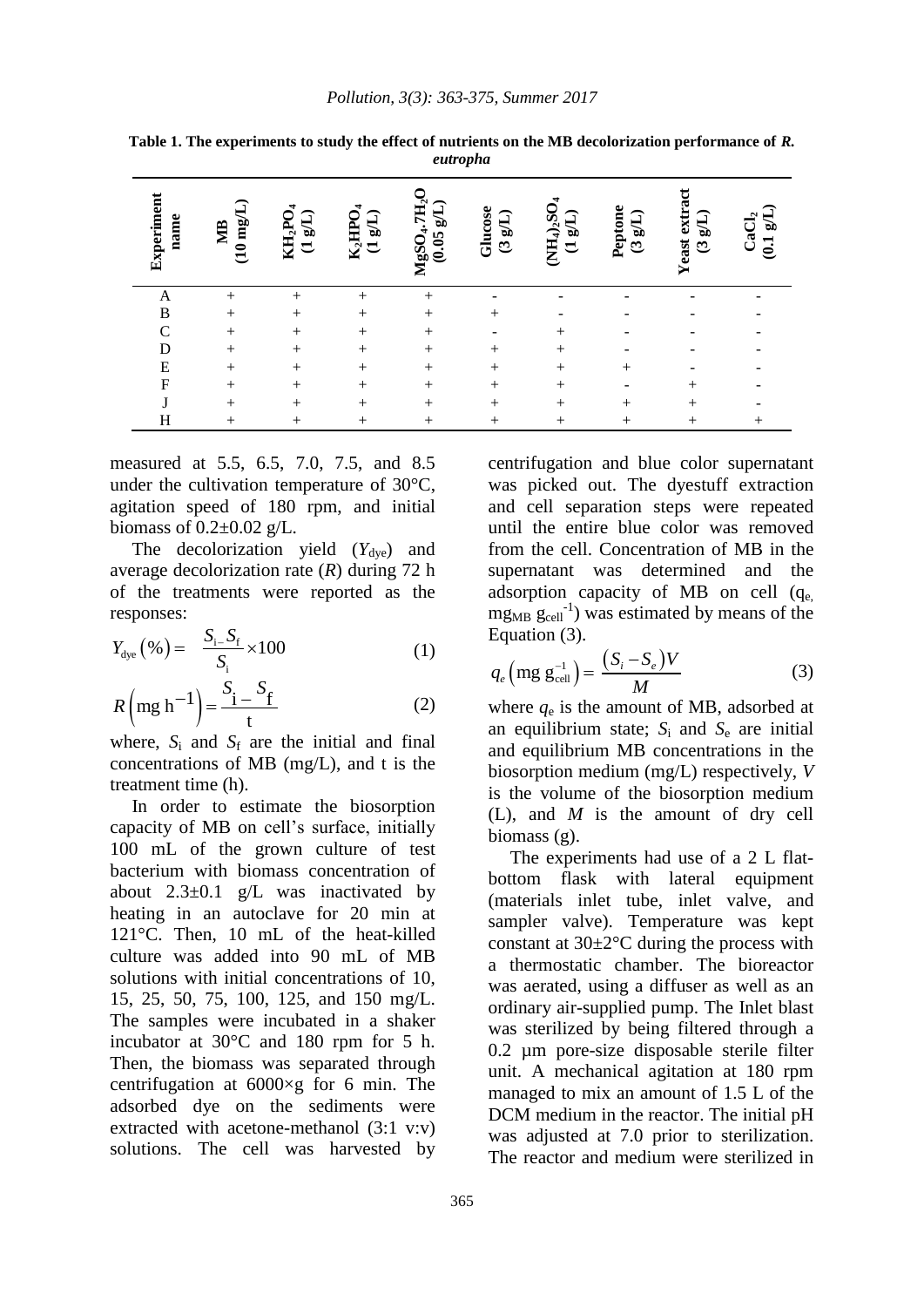an autoclave at 121°C for 20 min and inoculation was done by 10% volume of the 24-grown culture of *R. eutropha* on the GP medium.

In order to evaluate the impact of aeration on the decolorization process, the performance of aerated reactor at 0.11, 0.22, 0.33, and 0.55 vvm were compared with a non-aerated reactor.

The kinetics of MB biodegradation were determined at different initial MB concentrations, ranging from 10 to 150 mg/L, where the reactor operated at an aeration rate of 0.55 vvm. In accordance with the experiments, the initial specific MB biodegradation rates (*r*) were determined

during the first eight hours as follows.  
\n
$$
r\left(\text{mg } g_{\text{cell}}^{-1} \right) = \frac{1}{X_i} \frac{S_{i-} S_R}{t}
$$
\n(4)

where *S*<sup>i</sup> and *X*i are the initial concentrations of MB (mg/L) and cell biomass  $(g/L)$ , respectively.  $S_R$  is the residual MB concentration (mg/L) after eight hours of treatment time.

At regular time intervals, 10 mL of the DCM medium were collected. The absorbance at 600 nm for the collected sample, containing the cell along with dyestuff, was measured prior to centrifugation.

centrifugation.  
\n
$$
OD_{600nm}^{cell+dye} = OD_{600nm}^{dye} + OD_{600nm}^{cell}
$$
 (5)

Afterwards the sample was centrifuged at 6000×g for 6 min and the supernatant as evaluated, using a UV–Vis scanning spectrophotometer at maximum MB absorbance  $(\lambda max = 665 \text{ nm})$  The residual MB concentration was determined from a calibration curve against standard MB solutions.

In order to assess the cell biomass concentration, the absorbance of the supernatant was also measured at 600 nm.

$$
OD_{600nm}^{sup} = OD_{600nm}^{dye}
$$
 (6)

By subtracting of Equation (6) from Equation (5) and using a calibration curve that related the dry cell weight to  $OD_{600nm}^{cell}$ the biomass concentration was determined.

Every bar represents the mean of three replicates±standard error.

All regression analysis were carried out by means of nonlinear least-squares technique (Levenburg-Marquardt method), available in GraphPad Prism software for windows, version 5.00. Goodness of fit for regression of the experimental data  $(r_{\rm exp})$ by the model  $(r_{\text{pred}})$  was determined on the basis of the coefficient of determination  $(R<sup>2</sup>)$  and the standard deviation of residuals (Sy.x) as bellows:

$$
R^{2} = 1 - \frac{\sum (r_{exp} - r_{pred})^{2}}{\sum (r_{exp} - \bar{r})^{2}}
$$
(7)

$$
Sy.x = \frac{\sqrt{\sum (r_{\exp} - \bar{r})^2}}{N - p}
$$
 (8)

where,  $\bar{r}$ , N and p were the mathematical average value, the number of experimental data, and the number of parameters fit, respectively.

### **RESULTS AND DISCUSSION**

Figure 1 illustrates the decolorization performance of the biological process before and after adding nutrients. In the biological experiment "A" and in the absence of additional chemicals, only about 2.8% of the initial MB was mainly removed due to dye adsorption on cell"s surface. Once glucose was added in the biological experiment "B", the removal yield ascended to 6.8%. However addition of ammonium sulphate in the biological experiment "C" did not change the removal yield in comparison to the biological experiment "A". The simultaneous addition of glucose and ammonium sulphate in the biological experiment "D" resulted to the removal of the initial MB by 29.8%. In the experiment, the biomass concentration increased during the process. These observation indicated that the decolorization process of MB dye could be performed as a non-growth substrate in the presence of supplementary substrates by the growing cells via cometabolism approach (Balapure et al., 2014). Once both yeast extract and peptone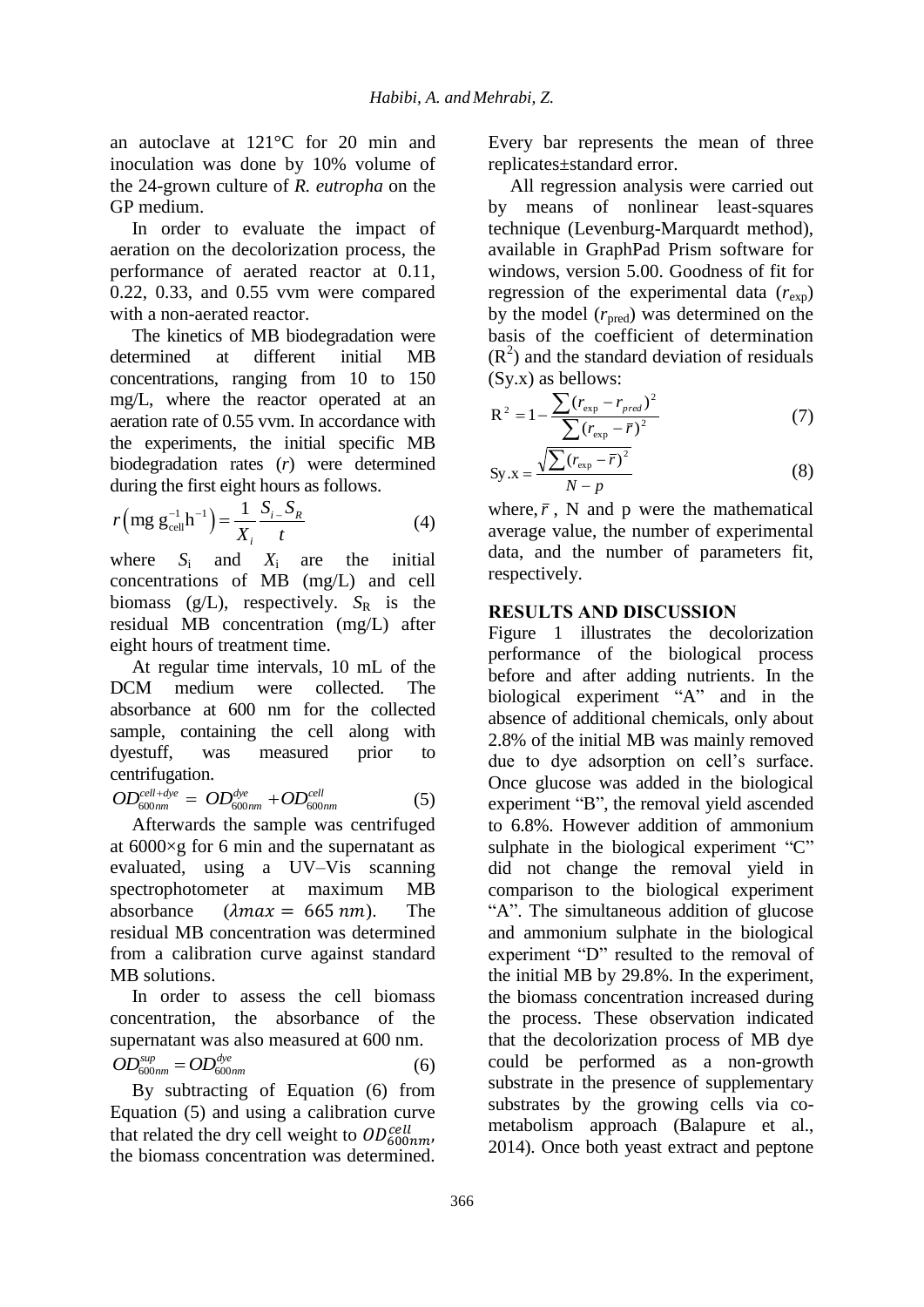were added, as organic nitrogen sources, to the biological experiments "E" and "F", the decolorization yield soared to 52.2% and 41.2%, respectively. The decolorization yield further zoomed to 82.8% with simultaneous addition of ammonium sulfate, yeast extract, and peptone (Biological experiment "J"). The findings agreed with previous reports, concerning the importance of nitrogen source as an essential factor for effective removal of colorant substances (Chen et al., 2003; Mathew & Madamwar, 2004; Kolekar et al., 2013). In the present study, application of yeast extract increased the specific degradation rate from 0.067 mg  $g_{cell}^{-1}$  h<sup>-1</sup> to 0.083 mg  $g_{cell}^{-1}$  h<sup>-1</sup>, and the simultaneous addition of yeast extract and peptone led to a specific degradation rate of about 0.101  $mg$   $g_{cell}$ <sup>1</sup> h<sup>-1</sup>. The results indicated the important role of the organic nitrogen source on generation of the dye-reducing agents such as  $NADH<sup>+</sup>$  along with the enhancement of the degradative activity of the mono- and di-oxygenases, participated in the biological MB decomposition (Ong et al., 2005; Tan et al., 2013; Palanivelan et al., 2014). As shown in Figure 1, the decolorization yield in the biological treatment also depended on the presence of  $CaCl<sub>2</sub>$  salt and the decolorization performance of the test cell was improved 15.2% by adding  $CaCl<sub>2</sub>$ . In fact, the variation of cell wall inflexibility has a significant effect on the biological processes. The presence of  $CaCl<sub>2</sub>$  could induce osmotic stress in the cell, subsequently increasing the permeability of cell wall for excritment of the preplasmic enzymes (Gomaa et al., 2013). High concentration of  $CaCl<sub>2</sub>$  leads to the cell wall's inflexibility. In this study, a suitable level for  $CaCl<sub>2</sub>$  concentration in the DGM medium was 0.1 g/L, with higher concentrations resulting in less decolorization yiled. Ambatkar and Mukundan (2014) reported that an optimum concentration of  $CaCl<sub>2</sub>$  for azo dyestuff decolorization by crude peroxidase from *Armoracia rusticana* was 25 mM. Figure 1 compares the abiotic tests, indicating that the presence of the reductive chemicals such as glucose and organic nitrogen sources had a minor influence on MB decolorization (less than 10%). Thus, the biological degradation was a probable mechanism for MB decolorization in the present study.



**Fig. 1. Comparission of the effect of adding nitrients in the abiotic and biological processes**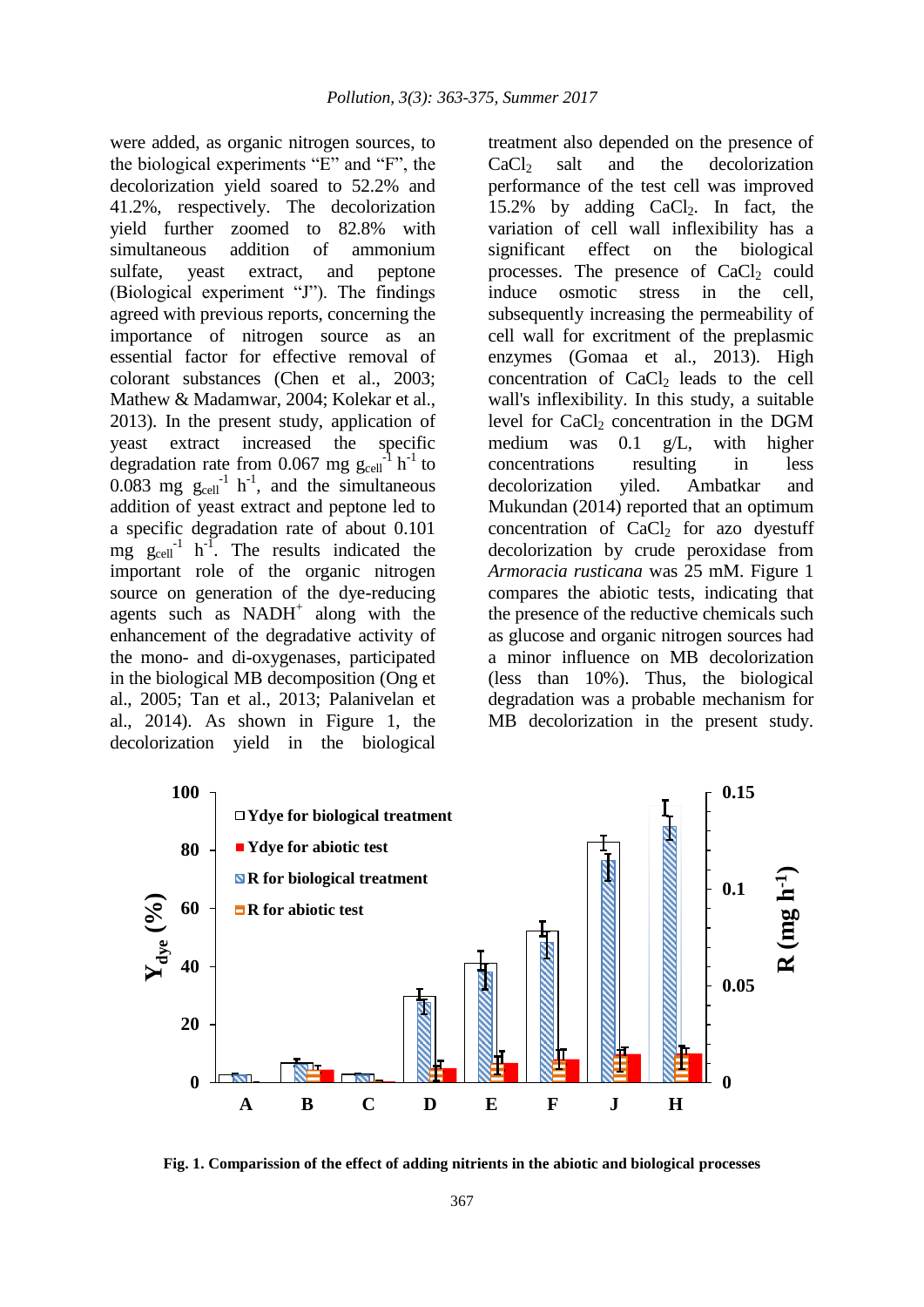Figure 2 illustrates the MB absorbance spectrum. The absorption peak at 665 nm for MB was decreased gradually as the biological treatment time rose. By applying the biological process, the absorbance peak shifted from 665 nm to 655 nm, as shown

in Figure 2. The reduction in absorbance was likely due to the degradation of MB chromophore, with the peak shift showing the occurrence of de-methylation reaction by the cell (Matsuo et al., 2004).



**Fig. 2. Absorption spectral changes and biological degradation of MB aqueous solution by** *R. eutropha* **cell**

Biosorption studies are often carried out to better understand the adsorption process and determine the capacity of adsorbents. Previously, Noraini et al. (2012) reported that a biological removal of MB from aqueous waste streams took place in two stages: Initially, the dyestuff was quickly adsorbed to cell surface via either physical interactions or chemical reactions and was then degraded by enzyme-catalytic reactions in the next step. In order to quantify the MB adsorption on the cell"s surface, the equilibrium communication between the amount of adsorbed MB on cell surface  $(q_e, mg g_{cell}^{-1})$  and the remained dye in the culture mdeium  $(S_e \text{ mg/L})$  at 30°C was experimentally determined. Afterwards, by using non-linear regression analysis, the relevent Langmuir isotherm's

constants were estimated. On the best-fit Langmuir isotherm, the maximum of the equilibrium adsorption capacity  $(q_{\text{max}})$  and Langmuir isotherm constant  $(k<sub>L</sub>)$  were  $0.617$  mg  $g_{cell}^{-1}$  and  $0.0304$   $g_{cell}^{-1}$  L, respectively. Figure 3 compares the experimental bioprotion data and Langmuir ishoterm. According to the results, the Langmuir isotherm agreed well with the experiment data. It was previosly reported for adsorption of the reactive red 198 on *Aspergillus parasiticus* cell (Tunali Akar et al., 2009). The Langmuir Model is only applicable in adsorbents whose surface is homogeneous with the assumption that the maximum adsorption occurs in a monolayer coverage on the adsorbent surface (Hameed et al., 2008).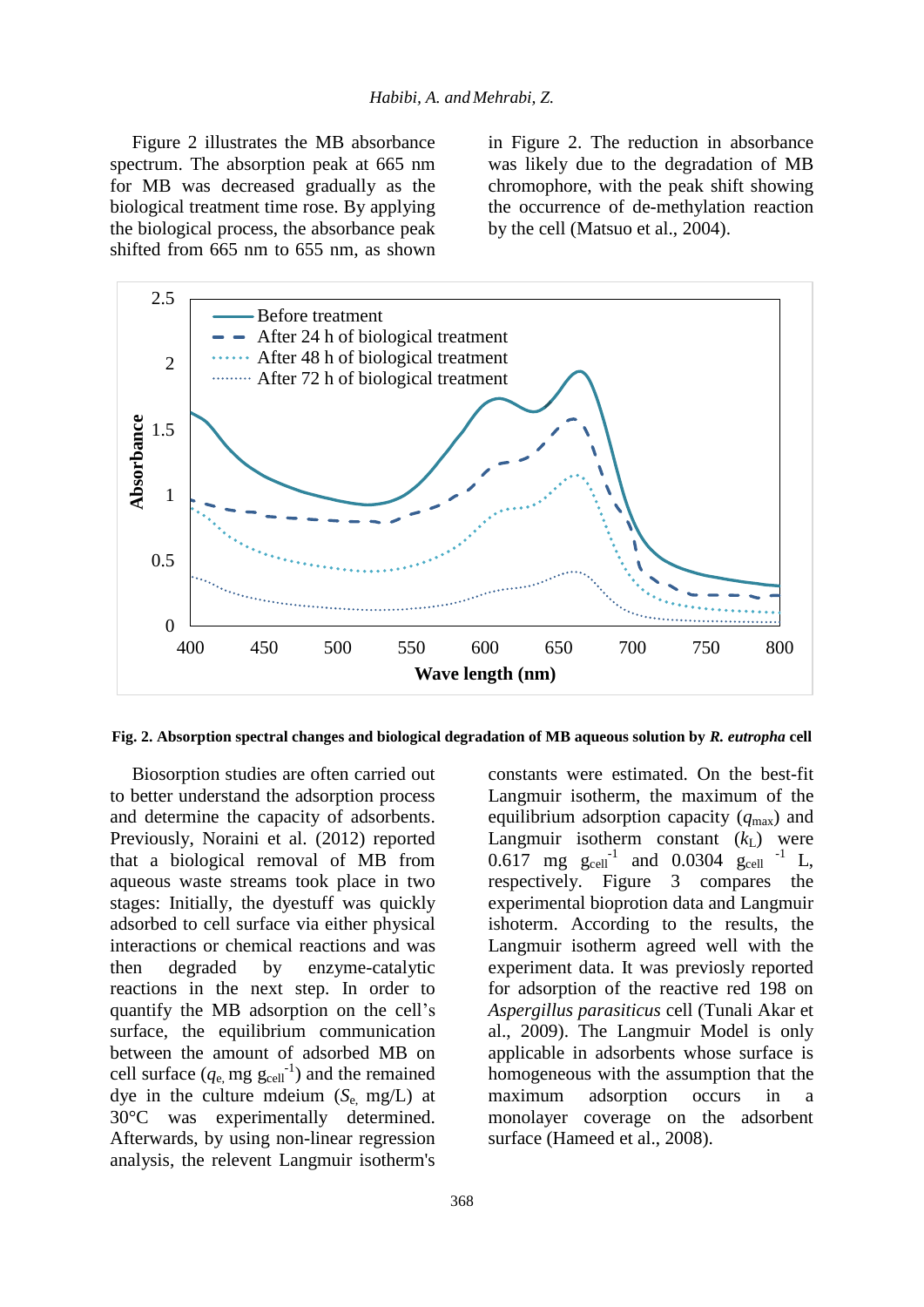

**Fig. 3. Fitting of the Langmuir isotherm to the experimental MB adsorption on the cell's surface**

In the absence of water, Naumann et al. (1991) proposed that five major absorbance regions in Fourier Transform Infrared Spectroscopy (FTIR) spectra should be analyzed to identify the cell wall in bacteria: the  $3000-2800$  cm<sup>-1</sup> spectral region is the fatty acidic region (Region I); 1700-1500 cm-1 one contains amide I and II bands of proteins and peptides (Region II); 1500-1200 cm<sup>-1</sup> is a mixed region of fatty acidic bending vibrations, proteins, and phosphate-carrying compounds (Region III);  $1200-900$  cm<sup>-1</sup> contains absorption bands of the carbohydrates in microbial cell walls (Region IV); and  $900-700$  cm<sup>-1</sup> is the "fingerprint region" that contains weak but very unique absorbances, characteristic of

specific bacteria (Region V). These absorbance regions are obviously detected in FTIR spectrum of *R. eutropha* in Figure 4, which also provides a comparison between the FTIR spectrums of the cell wall before and after MB adsorption test. The comparison was used to analyze the changes in functional groups of cell wall after the adsorption of MB. Shifting the peaks after the adsorption of the dyestuff with cell wall is listed in Table 2. Significant changes were observed in the peak values, indicating the existence of physical interaction between cell wall and MB. A similar shifting was recorded in adsorption of MB by chitin nanoparticles (Dhananasekaran et al., 2016).

| <b>Vibration modes</b>                        | <b>Before adsorption</b> | After adsorption |  |  |  |
|-----------------------------------------------|--------------------------|------------------|--|--|--|
| N-H stretching                                | 3291                     | 3285             |  |  |  |
| C-H stretching                                | 2930                     | 2928             |  |  |  |
| C-H bending                                   | 1731                     | 1653             |  |  |  |
| $C=O$ stretching                              | 1656                     | 1601             |  |  |  |
| N-O stretching                                | 1540                     | 1533             |  |  |  |
| $S=O$ stretching                              | 1127                     | 1132             |  |  |  |
| $C = C$ bending                               | 978                      | 951              |  |  |  |
| $C-X$ stretching $(X = \text{Halo compound})$ | 618                      | 616              |  |  |  |

**Table 2. FTIR analysis peaks of** *R. eutropha* **cell wall and shifting the peak values after adsorption of MB**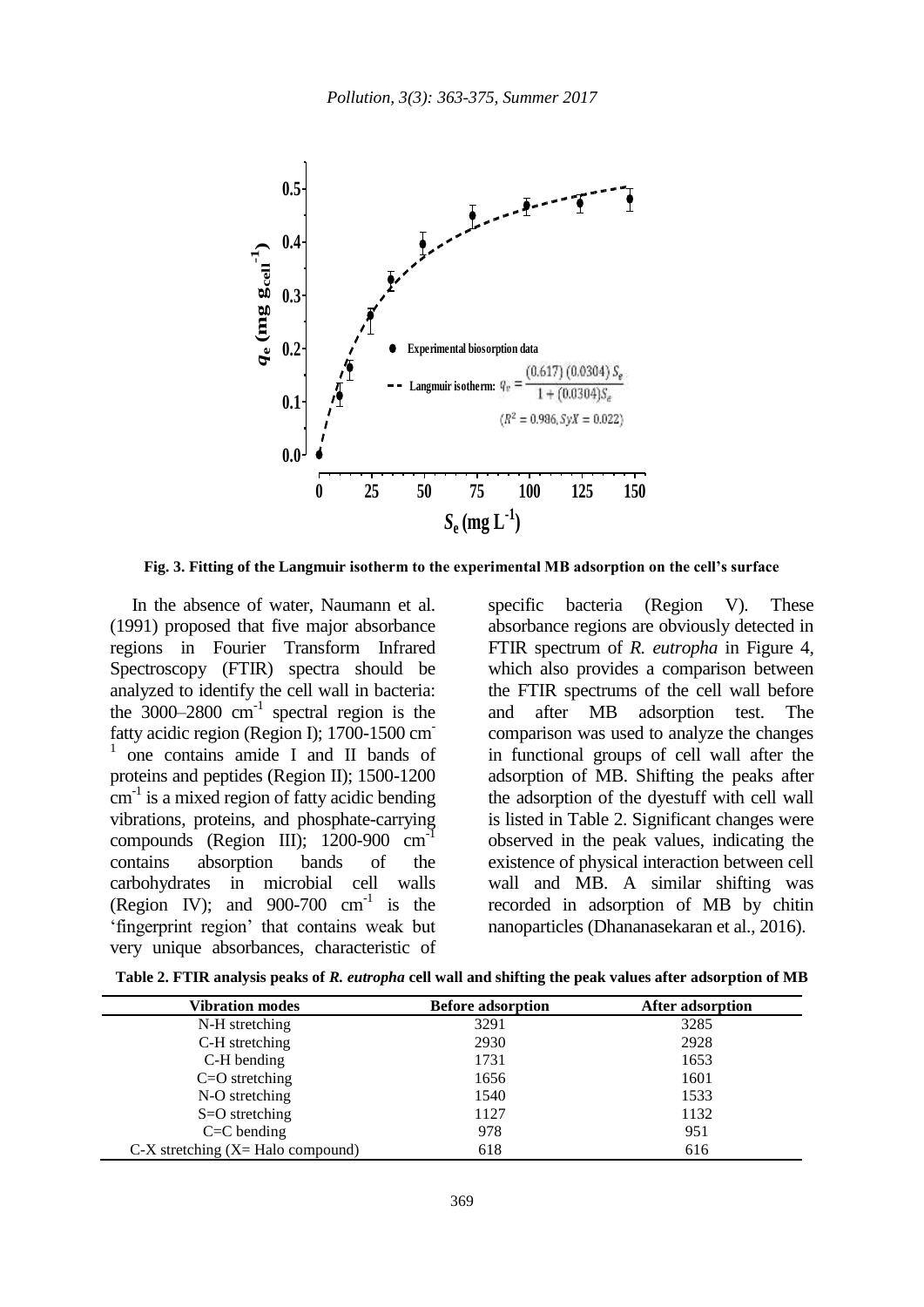

**Fig. 4. FTIR analysis of** *R eutropha* **cell wall prior and after MB adsorption** 

Nonetheless, the low value of *q*max in the present study indicated that the cell as sorbent could not significantly remove MB from the medium, thus the decolorization observed in the presnet study was performed mainly due to an enzymatic degradation.

Nutrients' expulsion from cell membrane as well as catalytic activities of the enzymatic systems are influenced by pH. Figure 5 shows the effect of initial pH on MB removal by *R. eutropha*. The maximum MB removal occurred at an initial pH of 7.0 and the performance obviously declined when initial pH was changed from 7.0 to either acidic or alkali conditions. Sharma et al. (2009) found an optimum pH at about 7.0 for yellow 211 dye decolorization by *Bacillus subtilis*. Wang et al. (2009) reached a maximum reactive dye decolorization efficiency, using *Citrobacter sp*. at pH= 7.0 and Mohana et al. (2008), reported an optimal condition for degradation of direct black 22 dye with a bacterial consortium at pH= 7.



**Fig. 5. Impact of initial pH on decolorization performance of the cell**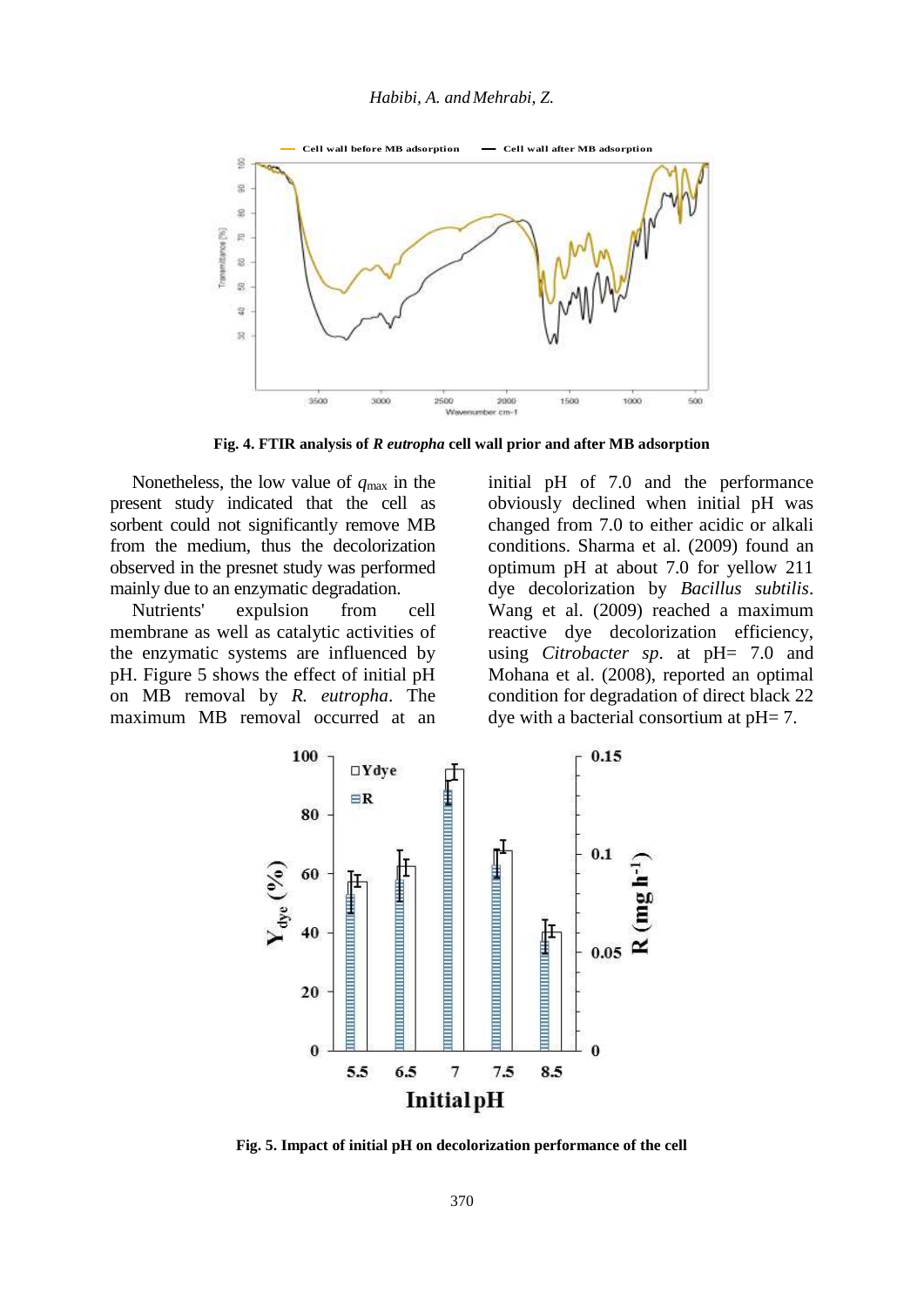In aerobic microorganisms, aeration is necessary not only for cell growth but also for maintaining the metabolic activities. Oxygen availability for cell depends on the rate of oxygen transfer from air bubble (gas phase) to the culture medium (liquid phase) and then delivering the active center of the respiration reaction within the cell. Here Figure 6 demonstrates the effect of aeration rate on the MB removal. Results show that the cell growth was enhanced in the aerated reactors (Fig. 6a). With aerating the reactor at 0.11 and 0.55 vvm, about 92.3% and 98.3% of the initial MB (10 mg/L) were respectively removed after 12 h and 8 h from the beginning of the process (Fig. 6b). A comparison between the decolorization performances indicated that the specific decolorization rates in the aerated reactor were increased 4 to 6 times higher than the non-aerated reactor, revealing the importance of bioavailability of the dissolved oxygen for the catalytic activities of mono- and di-oxygenases, participating in MB degradation. In the anaerobic processes, previously reported for MB decolorization, the effluent was exposed to air, and thus the reduced form of MB (leucomethylene blue) was re-oxidized by oxygen and the blue color reappeared gradually (Isik & Sponza, 2003). In the present study, the efficiency of the MB decolorization was increased in the aerated reactor; therefore, the irreversible decolorization of MB confirms the fact that the chemical structure of MB was disrupted by the cell. The decolorization activity was increased as the aeration rate rose, reaching a specific removal rate of about 0.614 mg  $g_{cell}^{-1}$  h<sup>-1</sup> in aeration rate of 0.55 vvm. An aeration rate above 0.55 vvm was not favorable for foam formation and operational instability in the reactor.

Figure 7 shows the temporal variations of residual MB concentration. Based on the results, more than 98% of MB was rapidly removed in 8 h when initial concentration was equal to 10 mg/L. However, further increase of MB concentration up to 15 and 25 mg/L, raised the degradation time for a complete degradation (more that 95% removal) to 16 and 48 h respectively.

Figure 8 demonstrates the initial specific MB biodegradation rate (*r*) as a function of initial MB concentration (*S*i). The trend shows that the MB biodegradation rate is a function of the initial MB concentration. Decreasing "*r*" at higher concentrations either indicates inhibitory effect of MB or produces intermediates on the degradative activities of the cell. To determine the kinetic constants, involved in the MB biodegradation, the namely Haldane (Eq. 9) and Han-Levenspiel (Eq. 10) Models, developed on the basis of enzymaticinhibition mechanisms, were used.

$$
r = \frac{r_{max} S_i [1 + (S_i / S_m)]^n}{S_i + K_s [1 + (S_i / S_m)]^m}
$$
(9)

$$
r = \frac{r_{max} S_i}{K_s + S_i \left[1 + (S_i / K_I)\right]}
$$
(10)

where,  $r_{\text{max}}$  is the maximum specific MB degradation rate in the absence of inhibitory effect of MB (mg  $g_{cell}^{-1}$  h<sup>-1</sup>),  $K_S$ is the half-saturation concentration of MB  $(mg/L)$ ,  $K<sub>I</sub>$  is the substrate inhibition concentration, and  $S_m$  is the maximum MB concentration, above which the biodegradation is completely inhibited (mg/L). Both n and m are empirical constants, defining the mechanisms of inhibitor actions in Han-Levenspiel Model  $(-)$ .

Figure 8 compares the values, predicted by the models, as well as the experimental data. Results show that Han-Levenspiel Model provides a good mathematical description of the process, compared to Haldane Model. On the best fit models (Table 3), the maximum specific MB biodegradation rate were estimated 7.37 and  $26.00$  mg  $g_{cell}^{-1}$  h<sup>-1</sup> by the Han-Levenspiel and Haldane models respectively. The estimated half-saturation concentration by the Haldane Model was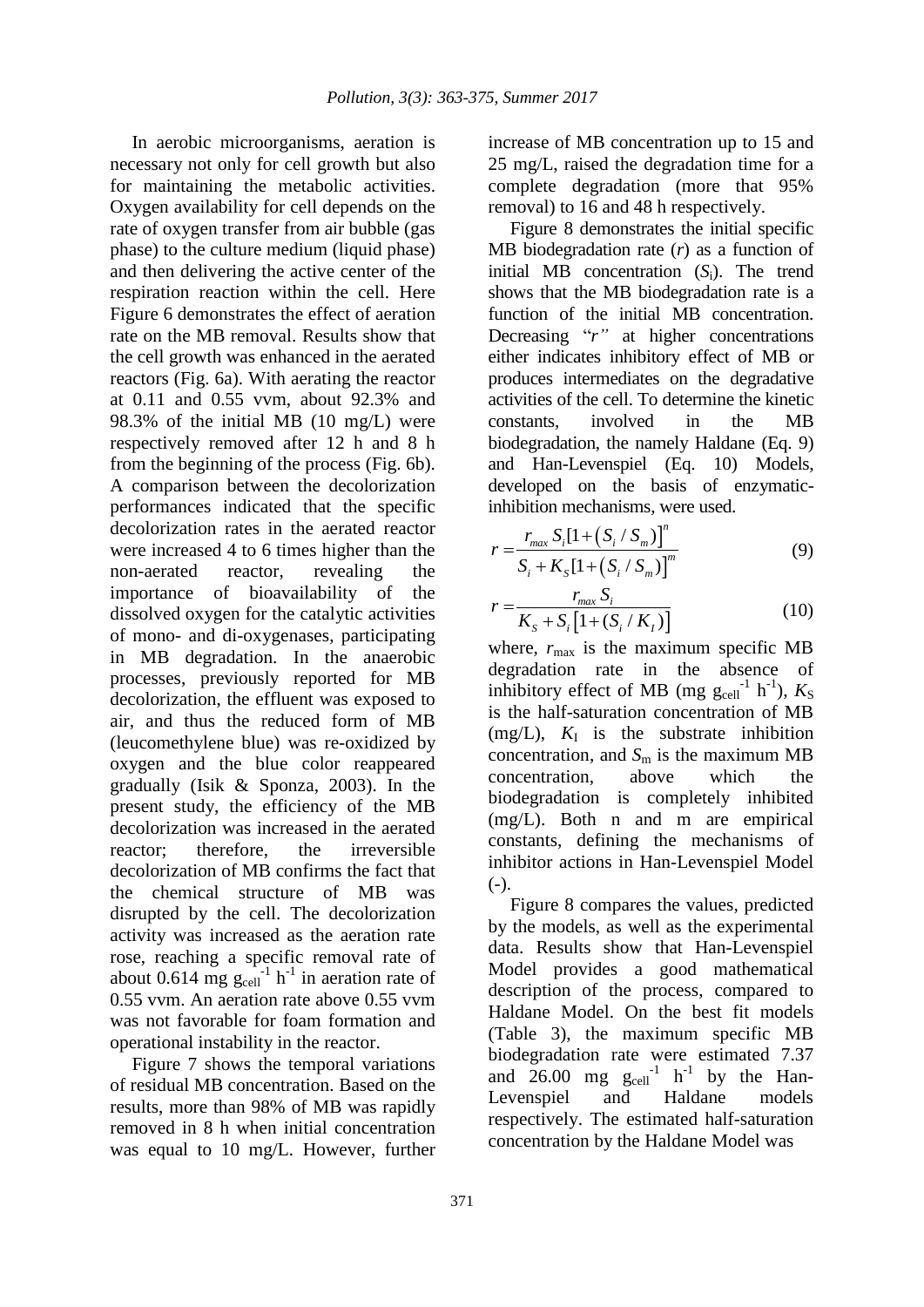

**Fig. 6. Temporal variations of the cell biomass (a), and residual MB concnentration (b) as a function of aeration rate on stirred tank bioreactor**



**Fig. 7. The variation of MB concentration in aerated stirred tank bioreactor (0.55 vvm) at different initial MB concentrations**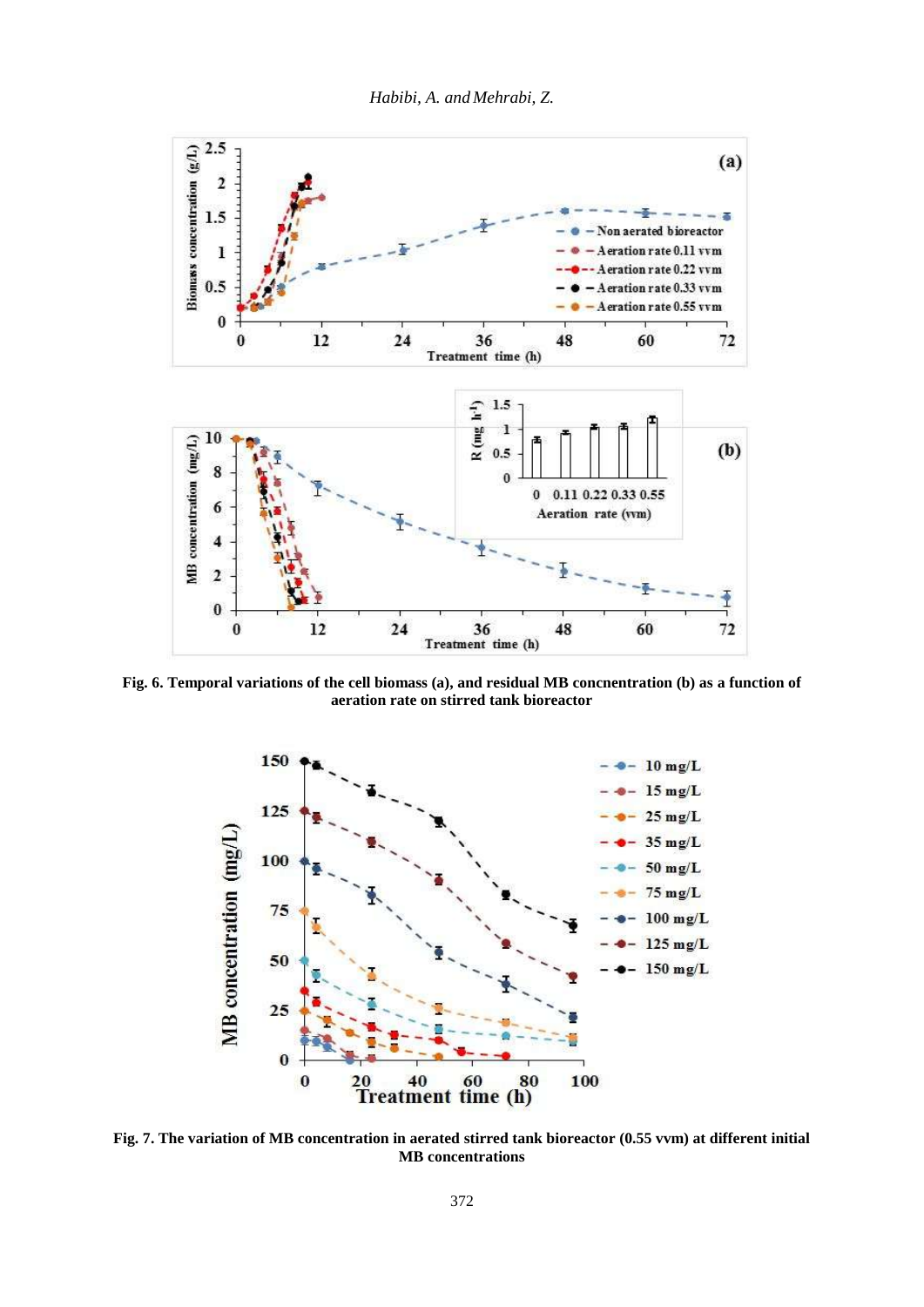higher than the one, predicted by the Han-Levenspiel Model (150.4 mg/L in Haldane versus 32.13 mg/L in Han-Levenspiel). The kinetic constants reported in other microbial MB degradation processes are compared with this study in Table 3. Further test of the Han-Levenspiel equation showed the importance of the predicted *S*<sup>m</sup> value relative to the experimental results, obtained in this study, where 158.8 mg/L was the highest estimated MB concentration degradable by *R. eutropha*  cell. The Haldane Model predicted a comparative  $K_I$  value of about 31.62 mg/L. An inhibition concentration about 21.23 mg/L was previously reported for MB

biodegradation by an activated sludge (Ma et al., 2011). Ultimately, the obtained values of shape factors in the Han-Levenspiel Model were equal to 0.27, and 0.76, which represent a generalized uncompetitive inhibition role of MB on its biodegradation in the present study (Han & Levenspiel, 1988). Based on the extensive studies performed by Houas et al. (2001), phenolic components such as benzene sulfonic acid, and phenol have been found to be the main metabolites, resulting from MB decomposition. High concentrations of these phenolic compounds could harm the bacterium cell at the high initial MB concentrations.

**Table 3. Comparison between the kinetic constants, obtained in this study and other MB kinetic studies**

|                                |                                                                             | <b>Kinetic constants</b>                                                          |                       |                   |                       |             |      | <b>Goodness of</b><br>fit* |                          |                          |
|--------------------------------|-----------------------------------------------------------------------------|-----------------------------------------------------------------------------------|-----------------------|-------------------|-----------------------|-------------|------|----------------------------|--------------------------|--------------------------|
| <b>Microorganism</b>           | <b>Mathematical model</b>                                                   | $r_{\rm max}$<br>$(\mathbf{mg}\ \mathbf{g}_{cell}^{-1}\ \mathbf{h}^{ \text{-}1})$ | $K_{\rm S}$<br>(mg/L) | $K_{I}$<br>(mg/L) | $S_{\rm m}$<br>(mg/L) | $\mathbf n$ | m    | $\mathbb{R}^2$             | Sy.x                     | Ref.                     |
| R. eutropha                    | $r_{max} S_i$<br>$=\frac{1}{K_s+S_i+\left(\frac{S_i^2}{K_s}\right)}$        | 26.00                                                                             | 150.4                 | 31.64             |                       |             |      | 0.958                      | 0.365                    | This<br>study            |
| R. eutropha                    | $r = \frac{r_{max} S_i [1 + (S_i / S_m)]^n}{S_i + K_s [1 + (S_i / S_m)]^m}$ | 7.37                                                                              | 32.13                 | $\overline{a}$    | 158.8                 | 0.76        | 0.27 | 0.989                      | 0.251                    | This<br>study            |
| Activated<br>sludge            | $r = \frac{r_{max} S_i}{K_s + S_i + \left(\frac{S_i^2}{K_t}\right)}$        | 184.15                                                                            | 209.96                | 21.23             |                       |             |      | 0.98                       | $\overline{\phantom{a}}$ | Ma et<br>al.,<br>2011    |
| Phanerochaete<br>chrysosporium | $r = \frac{r_{max} S_i}{K_s + S_i}$                                         | 2.10                                                                              | 132.8                 |                   |                       |             |      |                            | -                        | Radha<br>et al.,<br>2005 |



**Fig. 8. Comparison of the initial specific MB biodegradation rate and predicted values by the substrateinhibition models at different initial MB concentrations**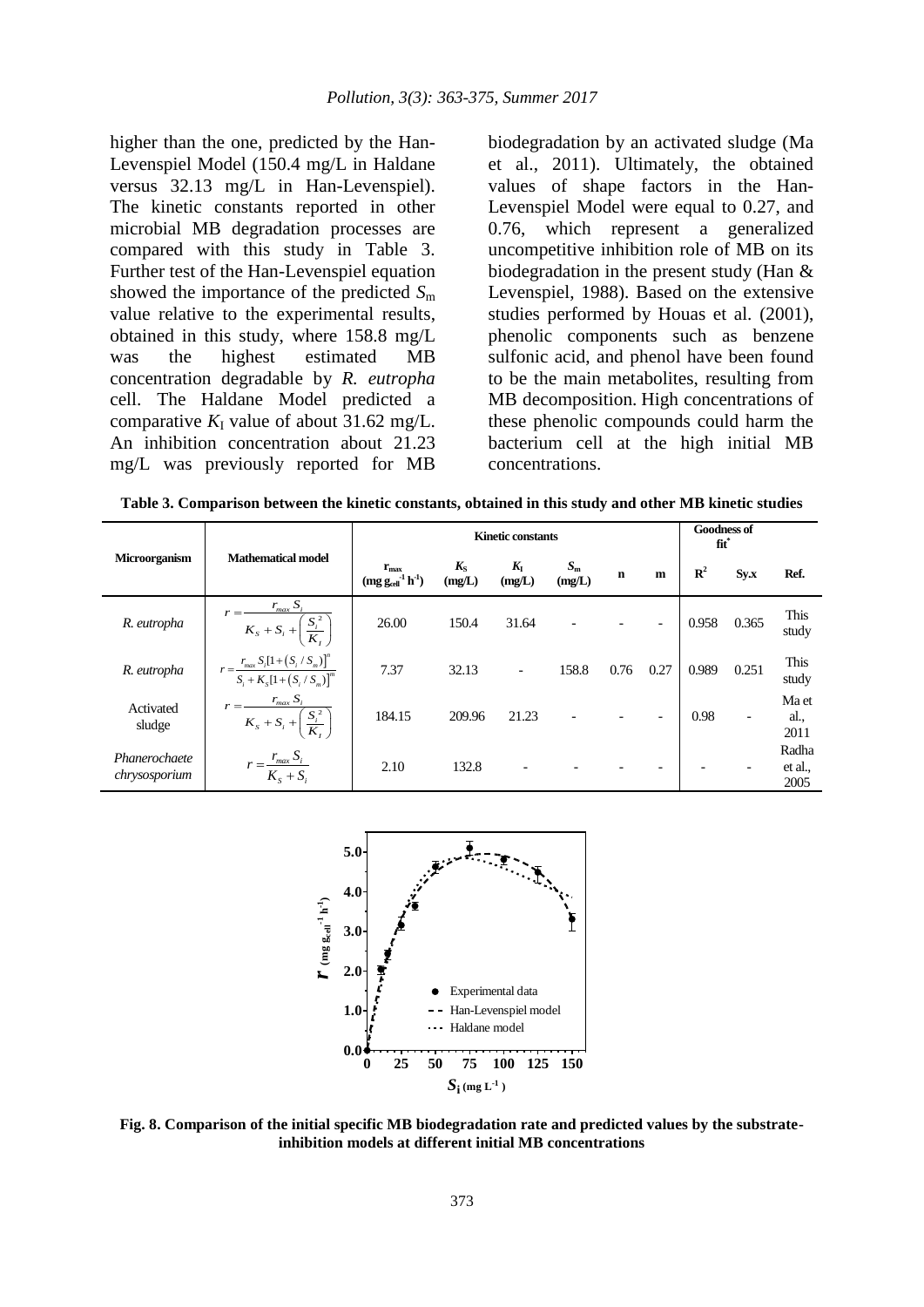### **CONCLUSIONS**

This study fucosed on the degradative ability of *R eutropha* towards decolorization of MB from sysntetic wastewaters under aerobic conditions. Results indicated that the test bacterium was extensively capable of decolorizing MB as a non-growth substrate in the presence of glucose and organic nitrogen sources. The experiments in the aerated stirred tank reactor showed the MB degradation rate was 4 to 6 times higher than the non-aerated reactor. The kinetic studies on initial specific MB biodegradation rate indicated MB had a uncompetitive inhibitory role on its degradation at high concentrations. The high degradative activities of *R. eutropha* in this study showed a high potential application of the bacterium in biological MB decomposition.

#### **REFERENCES**

Akhtar, S., Ali Khan, A. and Husain, Q. (2005). Partially purified bitter gourd (Momordica charantia) peroxidase catalyzed decolorization of textile and other industrially important dyes. Bioresour. Technol., 96(16), 1804-1811.

Ambatkar, M. and Mukundan, U. (2014). Calcium salts enhance activity and azo dye decolorization capacity of crude peroxidase from *Armoracia rusticana*. Am. J. Plant Sci., 5(2), 212-218.

Balapure, K.H., Jain, K., Chattaraj, S., Bhatt, N.S. and Madamwar, D. (2014). Co-metabolic degradation of diazo dye- reactive blue 160 by enriched mixed cultures BDN. J Hazard. Mater., 279, 85-95.

Cetin, D. and Donmez, G. (2006). Decolorization of reactive dyes by mixed cultures isolated from textile effluent under anaerobic conditions. Enzyme Microb. Technol., 38(7), 926-930.

Chatterjee, S., Kumar, A., Basu, S. and Dutta, S. (2012). Application of response surface methodology for methylene blue dye removal from aqueous solution using low cost adsorbent*.* Chem. Eng. J., 181, 289-299.

Chen, K.C., Wu, J.Y., Liou, D.J. and Hwang, S.C.J. (2003). Decolorization of the textile dyes by newly isolated bacterial strains. J. Biotechnol., 101(1), 57-68.

Dhananasekaran, S., Palanivel, R. and Pappu, S. (2016). Adsorption of methylene blue, bromophenol blue, and coomassie brilliant blue by a-chitin nanoparticles, J. Adv. Res., 7(1), 113-124.

Eskizeybek, V., Sarı, F., Gulce, H., Gulce, A. and Avcı, A. (2012). Preparation of the new polyaniline/ZnO nanocomposite and its photocatalytic activity for degradation of methylene blue and malachite green dyes under UV and natural sun lights irradiations. Appl. Catal. B, 119, 197-206.

European Communities Regulations (1989). Quality of Surface Water Intended for the Abstraction of Drinking Water, S.I. No 294 of 1989.5.

Garg, V.K., Amita, M., Kumar, R. and Gupta, R. (2004). Basic dye (methylene blue) removal from simulated wastewater by adsorption using Indian rosewood sawdust: a timber industry waste. Dyes Pigm., 63(3), 243-250.

Gomaa, O.M., Selim, N.S. and Linz, J.E., (2013). Biochemical and biophysical response to calcium chloride stress in *Aspergillus niger* and its role in malachite green degradation. Cell Biochem. Biophys., 65(3), 413-423.

Habibi, A. and Sharifi, S. (2016). Kinetic modelling for simultaneous biodegradation of phenol and formaldehyde at inhibitory concentrations by Ralstonia eutropha. Clean Soil Air Water, 44(9), 1113-1122.

Hameed, B.H., Mahmoud, D.K. and Ahmad, A.L. (2008). Equilibrium modeling and kinetic studies on the adsorption of basic dye by a low-cost adsorbent: Coconut (*Cocos nucifera*) bunch waste. J. Hazard. Mater., 158(1), 65-72.

Han, K. and Levenspiel, O. (1988). Extended Monod kinetics for substrate, product, and cell inhibition. Biotechnol. Bioeng., 32(4), 430-43.

Houas, A., Lachheb, H., Ksibi, M., Elaloui, E., Guillard, C. and Herrmann, J.M. (2001). Photocatalytic degradation pathway of methylene blue in water. Appl. Catal. B, 31(2), 145-157.

Isik, M. and Sponza, D.T. (2003). Effect of oxygen on decolorization of azo dyes by *Escherichia coli* and *Pseudomonas* sp. and fate of aromatic amines, Process Biochem., 38(8), 1183-1192.

Jonstrup, M., Kumar, N., Murto, M. and Mattiasson, B. (2011). Sequential anaerobic– aerobic treatment of azo dyes: decolourisation and amine degradability. Desalination, 280, 339-346.

Kolekar, Y.M., Konde, P.D., Markad, V.L., Kulkarni, S.V., Chaudhari, A.U. and Kodam, K.M. (2013). Effective bioremoval and detoxification of textile dye mixture by *Alishewanella* sp. KMK6. Appl. Microbiol. Biotechnol., 97(2), 881-889.

Ma, D.Y., Wang, X.H., Song, C., Wang, S.G., Fan, M.H. and Li, X.M. (2011). Aerobic granulation for